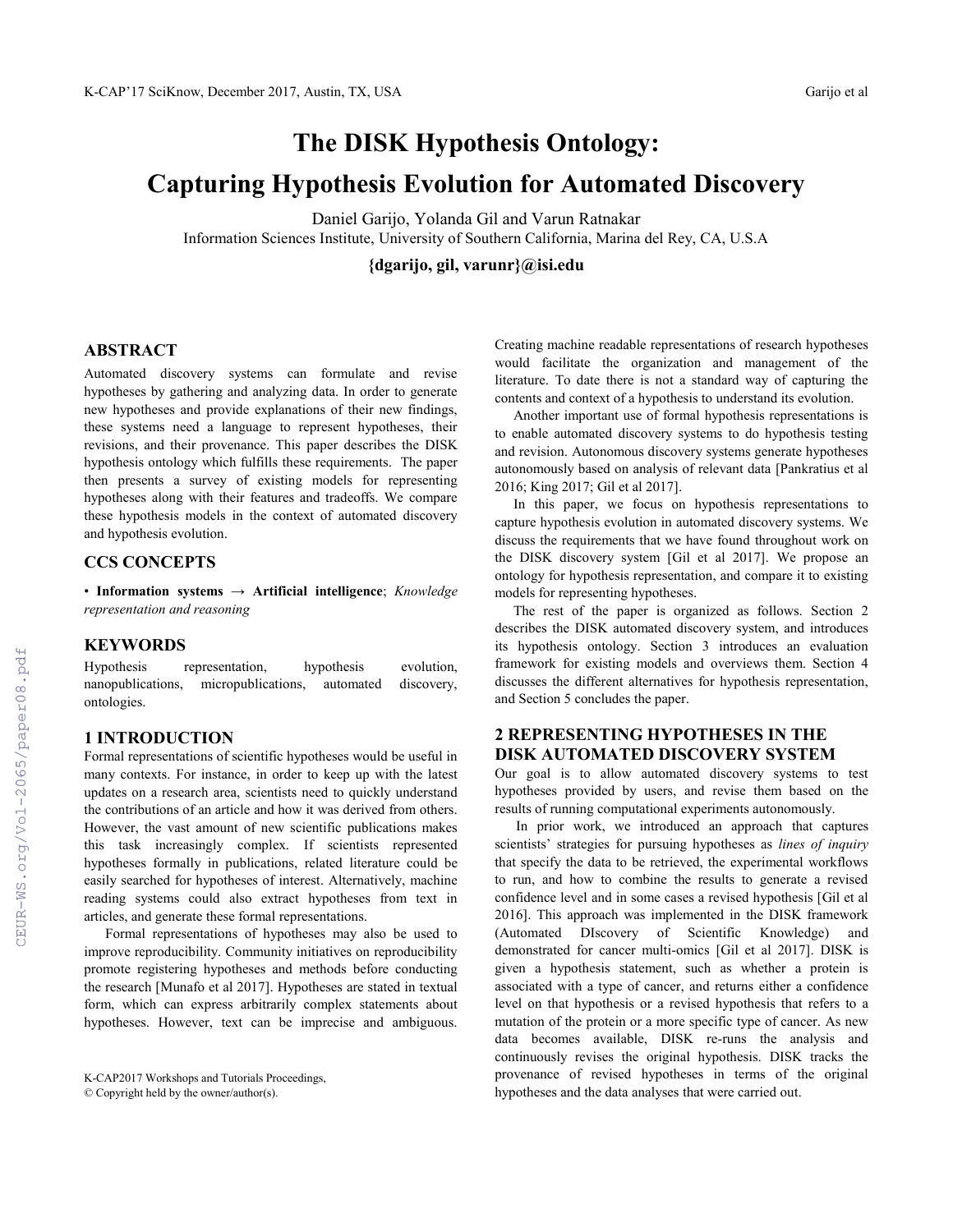

**Figure 1**. Representing hypotheses in the DISK automated discovery system using the DISK hypothesis ontology. The initial hypothesis statement HS1 is provided by the user. It is then tested through data analysis, which provides evidence HE2 for the hypothesis, a new hypothesis statement HS1, and a qualification HQ2 with a confidence level L1. The revised hypothesis HG2 is a revision of HG1, indicated by a link.



**Figure 2**. Representing hypothesis evolution in the DISK automated discovery system using the DISK hypothesis ontology. In this example, additional data of two different types becomes available, causing the system to trigger two separate analyses whose results are hard to combine. A revised hypothesis statement HS3 is added with a new confidence level L2 (included as part of HQ3) backed by one of the analyses as evidence HE3. The other analysis HE4 qualifies HS3 with HQ4.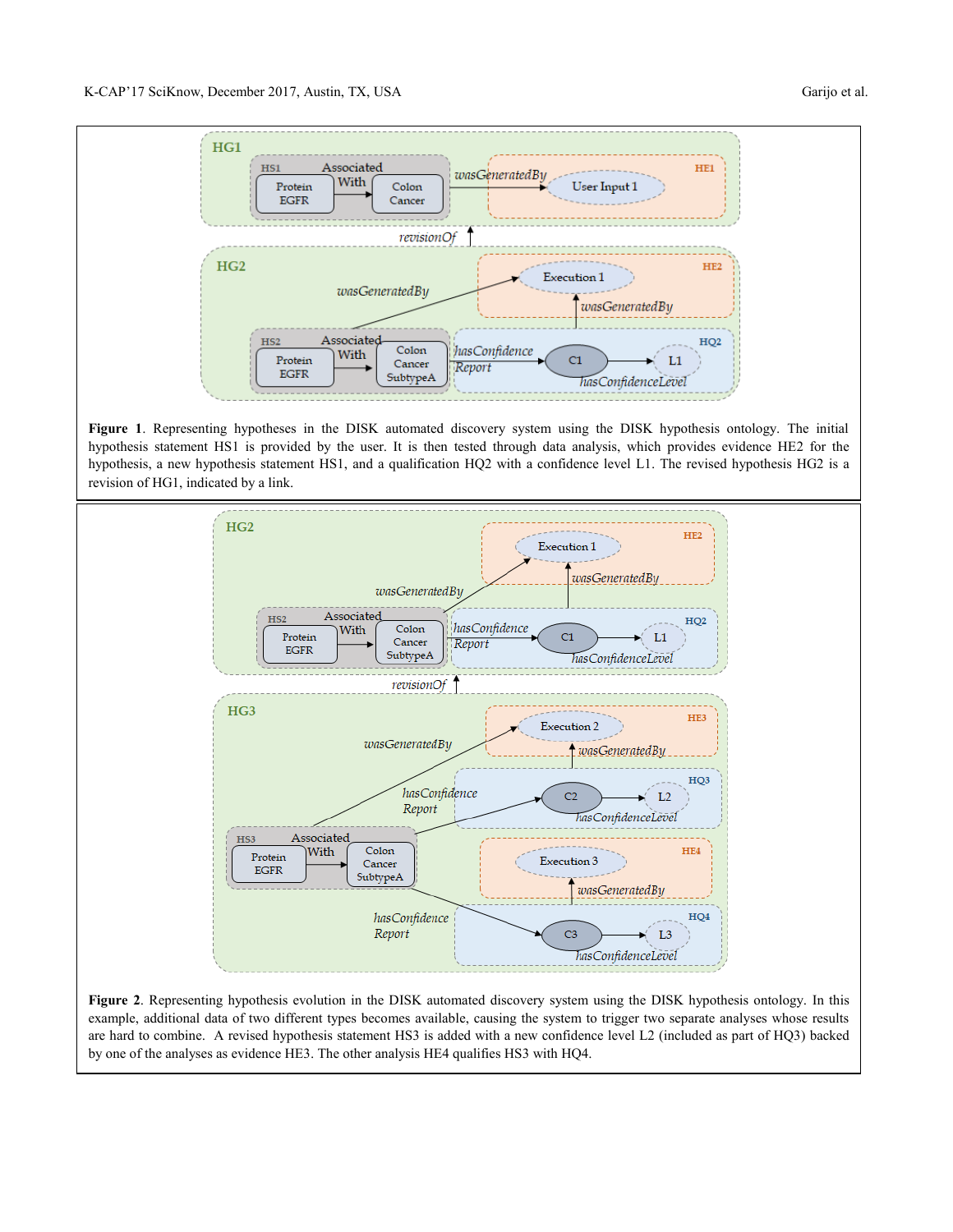DISK uses a representation of hypotheses that is needed to track their evolution. In DISK, a hypothesis consists of:

1. A **hypothesis statement**, which is a set of structured assertions about entities in the domain. For example, that the protein EGFR is associated with colon cancer.

2. A **hypothesis qualifier**, which represents the veracity of the hypothesis based on the data and the analyses done so far. A typical qualifier is a numeric confidence level. For example, for the hypothesis statement above we could have a confidence level given by a p-value of 0.07.

3. **Hypothesis evidence**, which is a record of the analyses that were carried out to test a hypothesis statement. For example, the evidence of a given hypothesis may include an analysis of mass spectrometry data for 25 patients with colon cancer and 25 healthy controls followed by clustering, cluster metrics and binary hypothesis testing.

4. A **hypothesis history**, which points to prior hypotheses that were revised to generate the current one. In our example, a hypothesis such as the association of protein EGFR with colon cancer SubType A would link back to the original hypothesis statement that protein EGFR is associated with colon cancer.

DISK represents hypothesis statements as a graph, where the nodes are the entities in the hypotheses and the links are their relationships. In our work, a hypothesis statement is represented in RDF as a simple triple, and the triple is linked to its qualifier, evidence, and history. All those assertions are also made in RDF. The hypothesis evidence and hypothesis history both represent different aspects of provenance for the hypothesis. This is captured using the PROV provenance standard [Lebo et al 2013].

Figure 1 illustrates this representation using the running example with protein EGFR. The original hypothesis HG1 had its own statement HS1 and evidence HE1. The revised hypothesis HG2 includes its statement HS2, its confidence level L1 (part of the qualifier HQ2), its evidence HE2, and a link to the original hypothesis HG1. A feature of this representation is the ability to model different confidence levels associated to a hypothesis statement. This often happens when evidence is obtained from analyzing different types of data and it is unclear how to combine the resulting confidence levels. Figure 2 shows an example. HS3 is qualified with two confidence reports (C2 and C3), which have different supporting evidence (HE3 and HE4) each resulting from a different data source.

The DISK hypothesis ontology is available in OWL and documented in [Garijo et al 2017]. A major focus of the DISK hypothesis ontology is capturing hypothesis evolution. The rest of this paper focuses on comparing this ontology to other representations of scientific hypotheses in the literature.

## **3 A SURVEY OF HYPOTHESIS REPRESENTATIONS**

In this section we present a survey of existing models of scientific hypotheses and assess their features to support automated discovery.

#### **3.1 Comparing hypothesis models**

In our analysis, we consider the following key aspects, based on the representation presented in Section 2:

- **1. Statement:** Does the model have a representation for statements in a hypothesis?
- **2. Qualifier:** Does the model have a means to qualify a hypothesis with a confidence level?
- **3. Evidence:** Does the model describe the supporting evidence for a hypothesis?
- **4. History:** Does the model represent the relationship between hypothesis revisions?

In addition, the following aspects are desirable for flexibility and extensibility:

- **5. Classification:** Does the vocabulary support a taxonomy of hypothesis statements?
- **6. Standards:** Is the model defined using standards or does it use proprietary or idiosyncratic formats?

#### **3.2 Models for representing hypotheses**

This section introduces different approaches to represent hypothesis at different levels of granularity. We group them based according to the level of detail at which they describe hypotheses: coarse-grained and fine-grained representations.

#### **3.2.1 Coarse-grained hypothesis models**

We group under this section those vocabularies that include main concepts to identify hypotheses, but do not include the means to qualify them or describe them at a statement level. For example, popular vocabularies like the **Semantic Web for Earth and Environmental Terminology Ontology<sup>1</sup> (SWEET)** [Raskin and Pan 2005] contain modules for defining hypotheses as "Experimental Activities". Likewise, the **Ontology for Biomedical Investigations (OBI)**<sup>2</sup> [Brandowski et al 2016] and the **Ontology for Clinical Research (OCRe)** 3 [Sim et al 2014] have concepts to refer to a hypothesis in the context of a biological experiment.

Other vocabularies include terms to further describe hypotheses. The **EXPO Ontology** aims to define a model for representing scientific experiments, "including generic knowledge about scientific experimental design, methodology and results representation" [Soldatova and King, 2006]. The EXPO Ontology extends common upper level ontologies in order to bridge the gap between domain specific experiment formalization and upper level ontologies. EXPO aims at describing scientific papers, and has a specific part designed for the description of hypotheses. The

 $\overline{a}$ 

<sup>1</sup> http://sweet.jpl.nasa.gov/2.3/reprSciModel.owl

<sup>2</sup> http://purl.obolibrary.org/obo/OBI\_0001908

<sup>3</sup> http://purl.org/net/OCRe/OCRe.owl#OCRE400032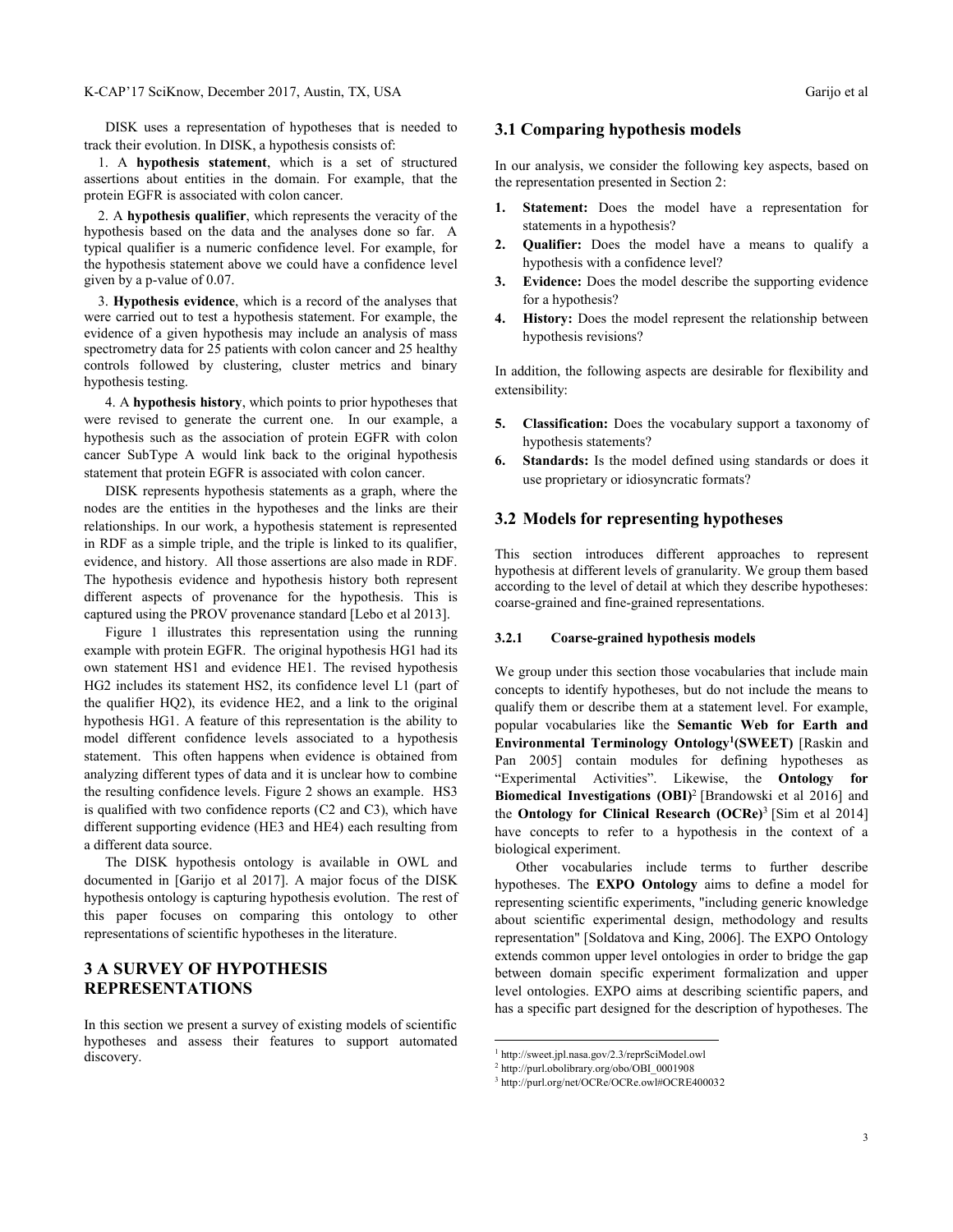focus of EXPO is on how the hypothesis is defined on a research paper (the "part of" relationship between the scientific experiment and the hypothesis), rather than identifying the statements contained by the hypothesis itself. However, different classes of hypothesis are identified in the ontology (i.e., null hypothesis, research hypothesis and scientific hypothesis).

Finally, the **Linked Science Vocabulary** <sup>4</sup> proposes a lightweight model to express support to hypothesis by some research. A hypothesis is represented to make predictions about facts, but it is not described at a statement level.

#### **3.2.2 Fine grained hypothesis models**

We group in this section those approaches that provide the means to represent in detail the statements belonging to a hypothesis, along with their metadata.

**LABORS** [Soldatova and Rzhetsky 2011] is designed to support investigations run by an automated system for the area of Systems Biology and Functional Genomics. LABORS uses EXPO as an upper level ontology, and splits the representation of hypotheses into textual and logical representations, using concepts from OBI and other upper level ontologies. It also allows aggregating hypotheses with multiple statements in *hypothesis sets*, using a Datalog representation for each hypothesis statement.

The **nanopublication model**<sup>5</sup> [Groth et al 2010] aims to represent "the smallest unit of publishable information", i.e., every assertion that is part of a hypothesis graph. Nanopublications are composed of three main graphs: An *assertion graph* containing the assertion or multiple assertions which are part of the nanopublication, a *provenance graph* with the statements that describe the provenance of the assertion graph (e.g., the assertion graph came from a publication, a scientific experiment, etc.); and lastly a *publication info* graph which contains the metadata about the nanopublication itself. (e.g., who created the nanopublication, date when the nanopublication was created, etc.). Each of the graphs is represented using a named graph, 6 so as to be able to describe it properly with metadata from any of the other graphs. An example can be seen in the snippet below, where a hypothesis H1 as in Figure 1 is represented with its provenance (*sub:provenance)*, assertion (*sub:hypothesisAssertion*) and publication (*sub:pubInfo*) graphs.

```
@prefix sub: <http://example.org/hypothesis#> .
@prefix np: <http://www.nanopub.org/nschema#> .
@prefix prov: <http://www.w3.org/ns/prov#> . 
@prefix xsd: <http://www.w3.org/2001/XMLSchema#> .
@prefix ex: <http://example.org#>
sub:defaultGraph {
sub:n1 np:hasAssertion sub: hypothesisAssertion;
        np:hasProvenance sub:provenance ;
         np:hasPublicationInfo sub:pubInfo ; 
        a np:Nanopublication, ex:Hypothesis .
}
sub:hypothesisAssertion {##statements contained in the 
hypothesis graph
```

```
ex:EGFR ex:associatedWith ex:ColonCancer .}
```

```
4 http://linkedscience.org/lsc/ns/
```
 $\overline{a}$ 

```
5 http://www.nanopub.org/nschema#
```

```
6 https://www.w3.org/TR/rdf11-concepts/
```

```
sub:provenance { ##provenance of the assertion graph
sub: hypothesisAssertion prov:generatedAtTime "2012-02-
03T14:38:00Z"^^xsd:dateTime ;
             ex:hasConfidenceReport ex:conf1.
             prov:wasAttributedTo ex:experimentScientist .
ex:conf1 a ex:ConfidenceReport;
             ex:hasConfidenceLevel "0.6".
             prov:wasGeneratedBy ex:execution1.
}
sub:pubInfo {##publication information of the user who 
performed the hypothesis
```

```
: prov:generatedAtTime "2016-03-26T12:45:00Z"^^xsd:dateTime;
           prov:wasAttributedTo ex:user1 .
```
}

 The **ovopublication model** proposes a simple approach designed to capture the provenance of assertions [Callahan and Dumontier 2013]. When contrasted with nanopublications, "the ovopub is simpler as it consists of only a single named graph with key provenance information directly contained in and associated with the ovopub graph" [Callahan and Dumontier 2013]. Ovopublications mix the notion of named graphs with reification to refer to the different components and relationships of the own ovopublication. The Ovopub model is integrated as part of the Semanticscience Integrated Ontology (SIO)<sup>7</sup>, which also provides the means to describe hypothesis as literals

 The **Semantic Web Applications in Neuromedicine (SWAN) ontology**<sup>8</sup> **[**Ciccarese et al 2008**]** aims to represent the scientific discourse of bio-medicine papers in general and neuromedicine papers in particular. The model is composed of several modules for representing discourse elements and their relationships, different types of agents, the roles, provenance and versioning of a given statement and bibliographic references. SWAN was designed to describe statements in papers (along with the evidence supporting them). If we consider a hypothesis as a text statement, the following example illustrates the SWAN model:

```
@prefix swande: <http://purl.org/swan/1.2/discourse-
elements/> .
@prefix swanco:<http://purl.org/swan/1.2/swan-commons/> .
@prefix swanqs: <http://purl.org/swan/1.2/qualifiers/> .
@prefix swandr: <http://purl.org/swan/1.2/discourse-
relationships/> .
@prefix swanpav: <http://purl.org/swan/1.2/pav/> .
@prefix swanci: <http://purl.org/swan/1.2/citations/> .
ex:hypothesis a swande: ResearchStatement ;
     swande:title "EGFR is associated with colon cancer 
subtype A"@en;
     swanco:researchStatementQualifiedAs 
<http://swan.mindinformatics.org/ontologies/1.2/rsqualifiers/
hypothesis>;
     swanci:derivedFrom ex:execution1;
     ex:hasConfidenceReport ex:c1;
     swanpav:authoredBy ex:experimentScientist;
     swanpav:createdOn 2012-02-03T14:38:00Z"^^xsd:dateTime .
```
In the example, a hypothesis is extracted from a research article. The hypothesis is represented as a statement, which can be further described with SWAN. The provenance of the hypothesis is represented as well by representing the agents who created the hypothesis statement.

 $\overline{a}$ 

<sup>7</sup> http://semanticscience.org/ontology/sio.owl

<sup>8</sup> https://www.w3.org/TR/hcls-swan/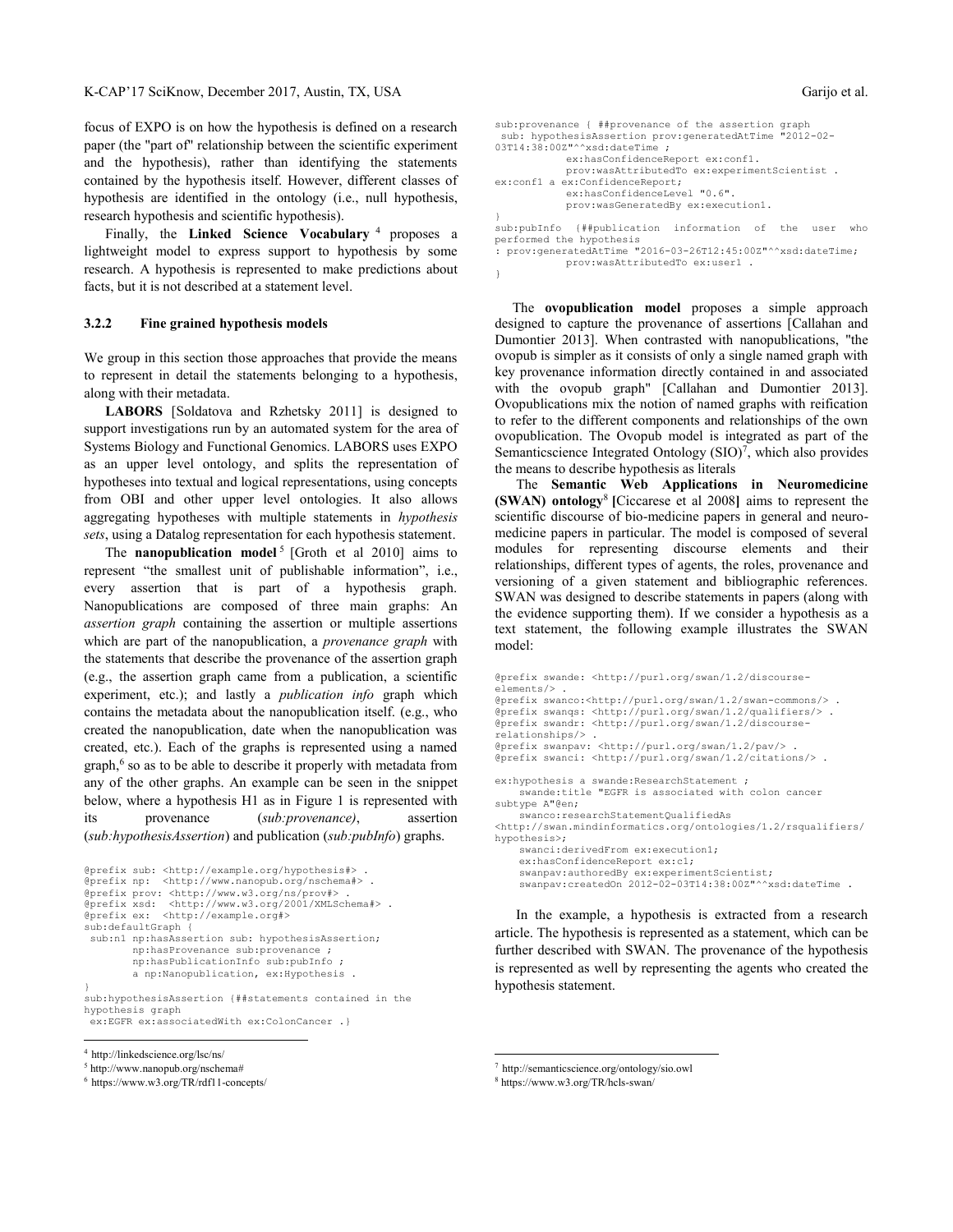

Finally, **micropublications**<sup>9</sup> [Clark et al 2014] are derived from the SWAN model and can be considered a refinement of the nanopublication model. Micropublications propose a semantic model of scientific argumentation and evidence that supports natural language statements, data and materials specifications, discussion, etc. Figure 3 shows an illustrative example, where a micropublication uses a mechanism similar to an assertion graph to represent the claim of a protein being associated with a subtype of colon cancer, along with its supporting evidence. The micropublication model uses the Web Annotation Ontology<sup>10</sup> to associate a micropublication and its contents with text from articles.

#### **4 DISCUSSION**

Table 1 summarizes the different candidate models for hypothesis representation in automated discovery systems, according to the features described in Section 3.1. Most models lack support for qualifying a given hypothesis with confidence levels. In order to overcome this issue, we may follow an approach similar to Figure 1: extend the target model with a class (*confidence Report*) and two properties (*hasConfidenceReport* and *hasConfidenceLevel*) linking them together. A reason why the confidence level may not be directly linked to a hypothesis is that the same hypothesis may be evaluated at different points in time, resulting in multiple confidence levels with different provenance information each included in a separate confidence report.

The upper half of Table 1 corresponds to the models for coarse grained hypothesis representation. These models include a main concept to refer to a hypothesis, but lack the means to describe hypothesis statements. Therefore, they do not meet the majority of requirements that DISK requires for representing hypothesis statements, qualifiers, history and evidence. However, the LinkedScience, OBI and EXPO vocabularies define different types of hypotheses, and may be potential candidates for reuse if we need to define a hypothesis taxonomy.

The lower half of Table 1 corresponds to fine-grained models to describe hypotheses, either defining classes and properties to qualify hypothesis statements with provenance metadata or relating its different parts together. Among these, the nanopublication and micropublication models are the most flexible approaches, compliant with most of the requirements of the DISK model (in the last row). LABORS uses a datalog representation for describing hypothesis statements and is domain specific. The ovopublications model is a simplification of the nanopublication model to include provenance of assertions or collections of assertions. Although it could be used for hypothesis representation, we consider that the model would need to be thoroughly extended. Similarly, the SWAN model is extended in the micropublication approach to represent argumentation of facts in publications. Therefore, the nanopublication and micropublication models provide a richer initial framework.

A major difference between micropublications and nanopublications is the scope of the domain. For instance, micropublications was explicitly designed to model facts and argumentation of text statements. If an automated discovery system aims to represent single assertions of hypotheses and their evolution, then an argumentation framework such as the one proposed in the micropublication model is not necessary. In contrast, if the provenance trace includes all evidence to support a particular claim made in a hypothesis, then micropublications are an appropriate model to use.

Another aspect to consider is the support from the communities that are using these models. The nanopublication model has been discussed for some time, and has available tooling, documentation and examples. <sup>11</sup> The micropublication model has been documented in detail with examples [Clark et al 2014], but it has not yet reached the level of adoption and tooling that nanopublications have.

 $\overline{a}$ 

l

<sup>9</sup> http://purl.org/mp

 $\rm ^{10}$  https://www.w3.org/ns/oa

 $^{11}$ http://nanopub.org/  $\,$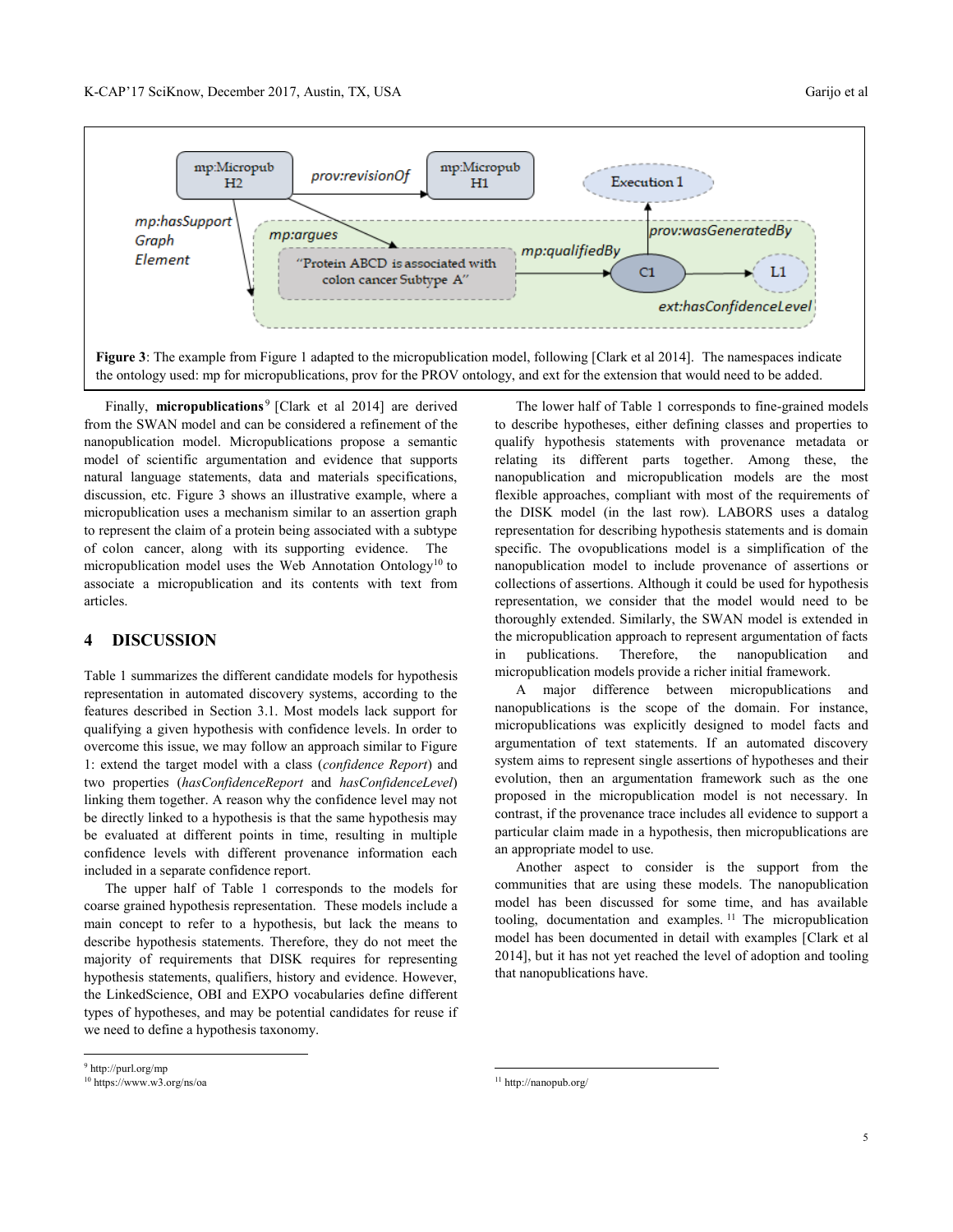| <b>Hypothesis Model</b>                                 | <b>Hypothesis</b><br>statement | <b>Hypothesis</b><br>qualifier | <b>Hypothesis</b><br>evidence | <b>Hypothesis</b><br>history | <b>Hypothesis</b><br>classification | Use of<br>standards              |
|---------------------------------------------------------|--------------------------------|--------------------------------|-------------------------------|------------------------------|-------------------------------------|----------------------------------|
| SWEET [Raskin and Pan 2005]                             | No                             | N <sub>o</sub>                 | No                            | No                           | No                                  | Yes (OWL)                        |
| OBI [Brandowski et al 2016]                             | N <sub>o</sub>                 | N <sub>o</sub>                 | N <sub>o</sub>                | No                           | Yes                                 | Yes (OWL)                        |
| EXPO [Soldatova and King 2006]                          | N <sub>o</sub>                 | N <sub>o</sub>                 | N <sub>o</sub>                | N <sub>o</sub>               | Yes                                 | Yes (OWL)                        |
| OCR [Sim et al 2014]                                    | N <sub>o</sub>                 | N <sub>o</sub>                 | N <sub>o</sub>                | N <sub>o</sub>               | N <sub>o</sub>                      | $\overline{Yes}$ (OWL)           |
| Linked Science Vocabulary                               | N <sub>o</sub>                 | N <sub>o</sub>                 | Partly                        | N <sub>o</sub>               | N <sub>o</sub>                      | Yes (OWL)                        |
| LABORS [Soldatova and Rzhetsky<br>2011]                 | N <sub>o</sub>                 | N <sub>o</sub>                 | Yes                           | No                           | Yes                                 | Yes (OWL)                        |
| Nanopublications [Groth et al 2010]                     | Text/<br>structured            | N <sub>o</sub>                 | Yes                           | Yes                          | N <sub>0</sub>                      | Yes<br>(OWL),<br>named graphs    |
| Ovopublications<br>[Callahan]<br>and<br>Dumontier 2013] | Text/<br>structured            | N <sub>o</sub>                 | N <sub>o</sub>                | Yes                          | N <sub>0</sub>                      | $(OWL)$ ,<br>Yes<br>named graphs |
| SWAN [Ciccarese et al 2008]                             | Text                           | N <sub>o</sub>                 | Yes                           | Yes                          | N <sub>0</sub>                      | Yes (OWL)                        |
| Micropublications [Clark et al 2014]                    | Text                           | Yes                            | Yes                           | N <sub>o</sub>               | N <sub>0</sub>                      | $(OWL)$ ,<br>Yes<br>named graphs |
| DISK [Garijo et al 2017]                                | Structured                     | Yes                            | Yes                           | Yes                          | N <sub>o</sub>                      | $(OWL)$ ,<br>Yes<br>named graphs |

**Table 1**: Overview of models for hypothesis representation.

Finally, both the nanopublication and micropublication models present an important limitation for representing hypotheses: they have been designed to describe simple facts, i.e., single statements or a single collection of statements as part of their claim. In the nanopublication model this is reflected by having a unique assertion graph per nanopublication, containing one or more statements. If we wanted to describe a hypothesis composed of multiple statements, each with confidence levels assigned independently by different experiments, we would have to extend the nanopublication model. A possibility may be creating a new class (a hypothesis composition concept such as the "hypotheses-set" in LABORS) that aggregates each of its statements as an individual nanopublication. Likewise, each micropublication contains a main claim graph and its support. A mechanism for extending and aggregating micropublications would also be needed to represent hypothesis with multiple statements. Note that the extension would only be necessary in both models if we wanted to keep the provenance for each statement of the hypothesis. Otherwise they can be included in the assertion graph in the case of nanopublications or the claim graph in the case of micropublications.

#### **5 CONCLUSIONS AND FUTURE WORK**

In this paper we introduced the DISK hypothesis ontology for representing hypotheses evolution, which was developed for the DISK automated discovery system. We also presented a survey of existing vocabularies to represent hypotheses, and assessed their suitability in the context of automated knowledge discovery. Future work includes extending the DISK ontology to align with these models.

#### **ACKNOWLEDGMENTS**

We gratefully acknowledge support from the Defense Advanced Research Projects Agency through the SIMPLEX program with award W911NF-15-1-0555, and from the National Institutes of Health under award 1R01GM117097. We also thank our collaborators in the DISK project, especially Parag Mallick, Ravali Adusumilli, and Hunter Boyce for their useful feedback on this work.

## **REFERENCES**

- [Callahan and Dumontier 2013] Alison Callahan and Michel Dumontier. Ovopub: Modular data publication with minimal provenance. arXiv preprint arXiv:1305.6800, 2013.
- [Brandrowski et al 2016] Bandrowski A, Brinkman R, Brochhausen M, Brush MH, Bug B, et al. (2016) The Ontology for Biomedical Investigations. PLOS ONE 11(4): e0154556. https://doi.org/10.1371/journal.pone.0154556
- [Clark et al 2014] Tim Clark, Paolo N. Ciccarese and Carole A. Goble. Micropublications: a semantic model for claims, evidence, arguments and annotations in biomedical communications. Journal of Biomedical Semantics 2014, 5:28.
- [Ciccarese et al 2008] Ciccarese P, Wu E, Kinoshita J, et al. The SWAN Scientific Discourse Ontology. Journal of biomedical informatics. 2008;41(5):739-751. doi:10.1016/j.jbi.2008.04.010.
- [Garijo et al 2017] The DISK Hypothesis Ontology. Version 1.0.0. Available from http://disk-project.org/ontology/disk#
- [Gil et al 2016] Gil, Y.; Garijo, D.; Ratnakar, V.; Mayani, R.; Adusumilli, R.; and Boyce, H. Automated Hypothesis Testing with Large Scientific Data Repositories. In Proceedings of the Fourth Annual Conference on Advances in Cognitive Systems (ACS), pages 1-6, 2016.